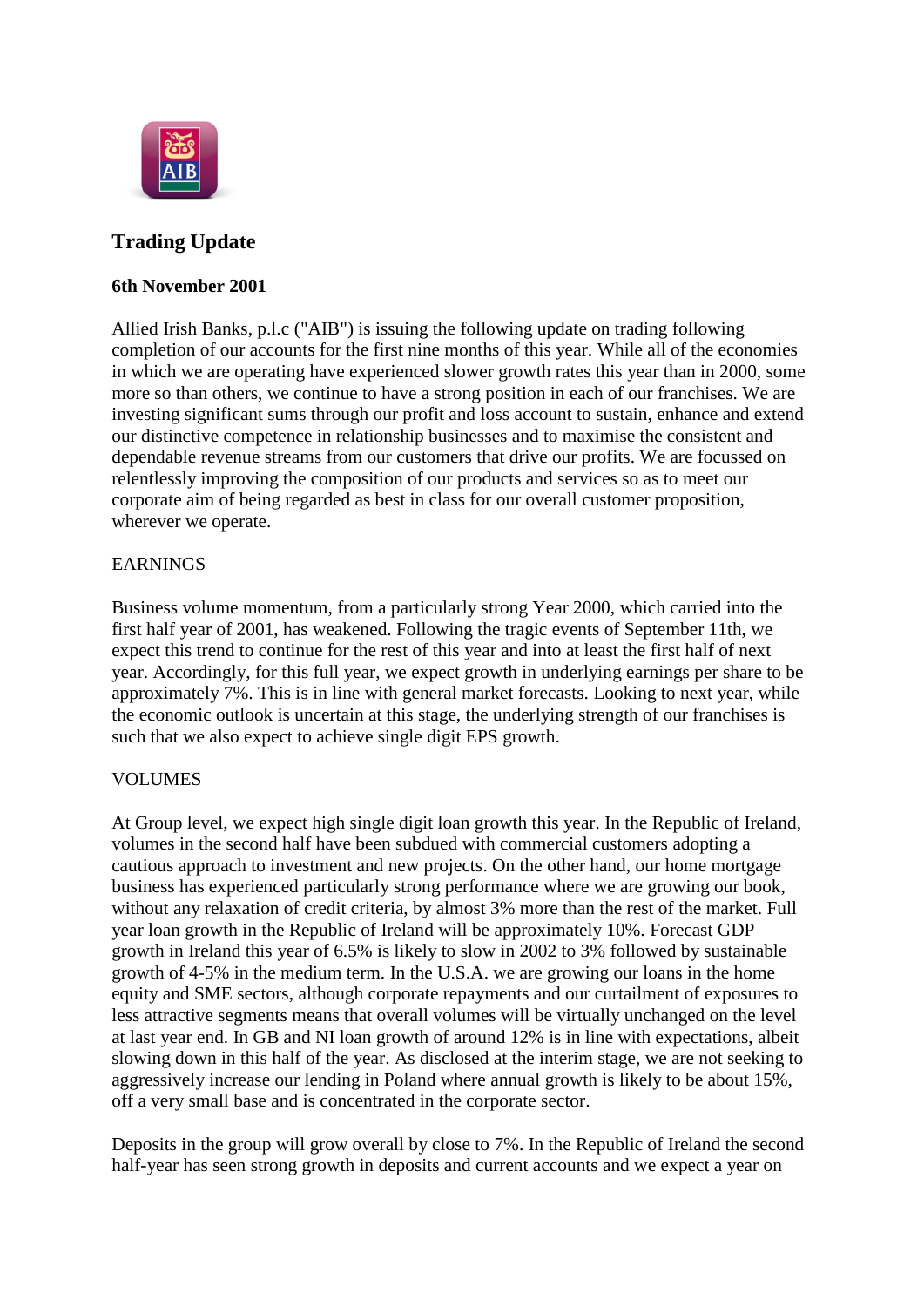year volume increase of close to 10%. Demand for savings products has increased through the year and we have taken a leading position in the pricing and marketing of Special Savings Investment Accounts. In GB and NI deposit volumes are very satisfactory as we continue to develop our relationships with professional firms and SME proprietors. Core deposits are up in Allfirst and a low single digit increase is expected for the year. In Poland the continuing expansion of our network is enabling us achieve good volume growth.

### MARGINS

Margins continue to be broadly stable across all divisions and the likely attrition of about 15 bps in 2001, due to some changes in our business mix, is in line with previous indications.

### NON-INTEREST INCOME

Non-interest income is expected to increase by a high single digit percentage this year. Fees from our business customers across the group, including Allfirst's electronic banking and cash management income, have all been strong. Our global custody business, in which we are pleased to have recently reached a new and extended agreement with our partner, Bank of New York, has exceeded expectations. The decline in investment markets has reduced revenues in Ark Life, Asset Management and our Stockbroking businesses.

## ASSET QUALITY

Asset quality remains robust. Regular and timely reviews of the loan book have taken place, with close attention being paid to specific sectors that could be considered particularly vulnerable as economies slow. The outlook for asset quality has been affected by the events of September 11th. However, we believe that the carefully developed policies, procedures and processes that we have had in place over a number of years, and which have been implemented by management who have long experience of recessionary as well as growth environments, will prove to be resilient. The provision charge for this year is expected to be approximately 30 bps of average loans, similar to the outcome in 2000. Our provision cover, including a high level of general provisions, remains strong.

## COSTS

Costs are being actively and well managed. This year there will be exceptional growth of approximately 11%, which includes significant one-off items such as euro conversion costs, market related salary adjustments in both Ireland and the U.S.A, and health insurance and pension costs in the U.S.A., which is a factor for all businesses there. This year we have also incurred significant investment costs, most notably in our Polish and Allied Irish America franchises. Additionally this year, following the merger of WBK and Bank Zachodni, and as we previously signalled, we will incur a restructuring charge in Poland of approximately Euro 40 million. Next year we expect cost growth to moderate to a level of 6-7%.

Group results for the year to 31st December 2001, based on the revised divisional structure, will be announced on 20th February 2002.